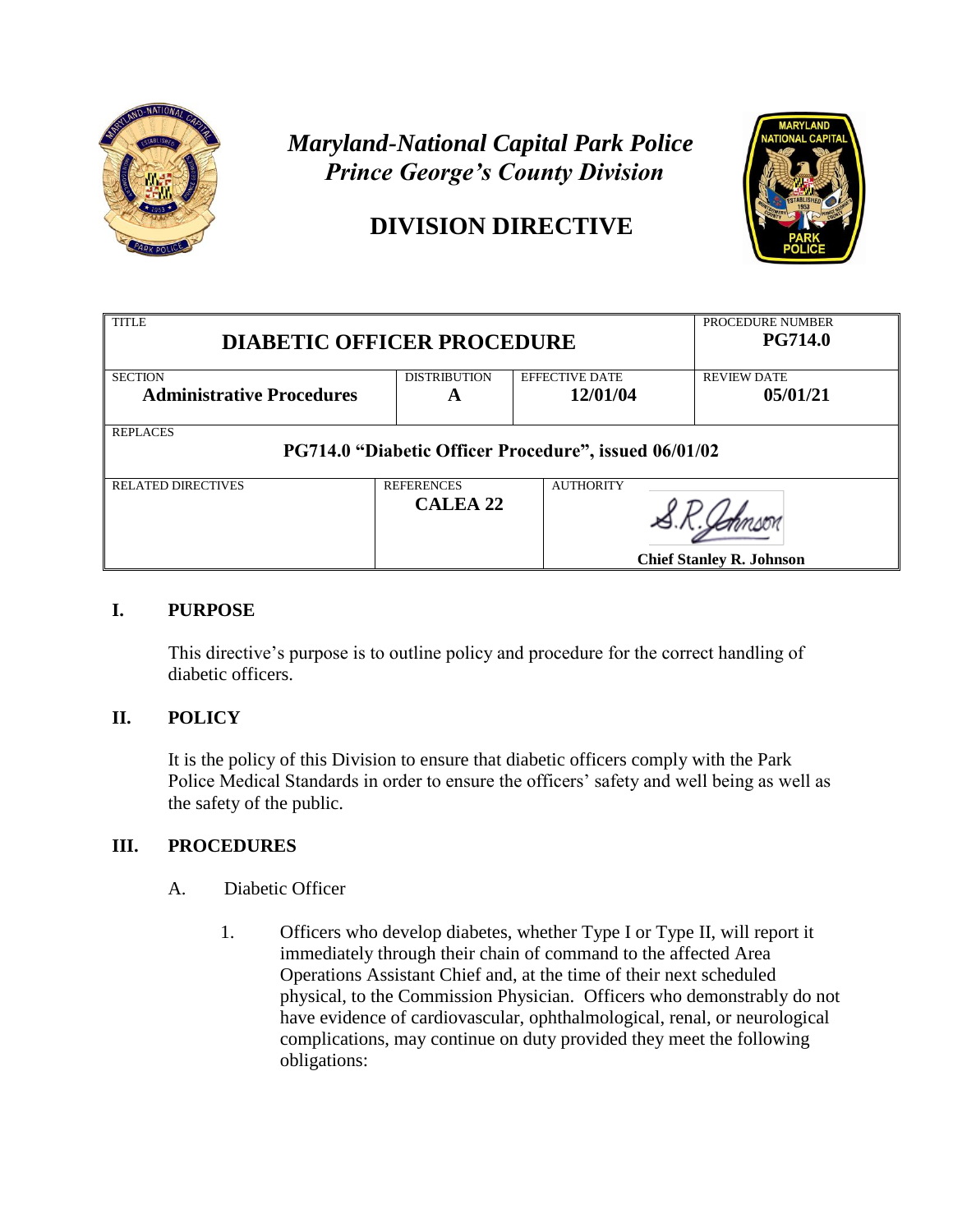#### **DIABETIC OFFICER PROCEDURE PG714.0**

- a. Provide copies of reports on any hospital admission, related to the diabetic condition or any condition that may alter the officer's diabetic status. Provide copies of treating physician consultation notes for diagnostic examinations, special studies, and follow-up that pertain to their diabetic condition.
- b. Any incident of incapacitation or mental confusion due to insulin reaction, diabetic acidosis, or diabetic hypoglycemia must be reported immediately to the officer's Area Operations Assistant Chief through their chain of command. Documentation must be submitted in writing from the following personnel:
	- 1) The officer's immediate supervisor;
	- 2) The officer's personal physician and the Commission's physician; and
	- 3) Other health care and diabetes support group personnel (i.e.- emergency medical personnel, hospital personnel, counselors, etc.).
- c. Have a complete medical reevaluation by a specialist every six months, with reading of glycosylated hemoglobin (Alc) concentrations.
- d. Undergo and submit a completed annual medical examination by the officer's personal physician along with a consultative diagnosis by a specialist in endocrinology or diabetology, concerning the officer's current status and prognosis both short (2-5 years) and long term (10-20 years). The report must include a general physical examination including height, weight, build, and physical defects or signs, and at a minimum include the following:

#### IF UNDER AGE 40:

- 1) Fasting blood/serum studies (glucose, cholesterol, HDL, triglycerides), complete blood count and urinalysis and a reading of glycosolated hemoglobin (Alc) concentration (and lab reference concentration). Resting electrocardiogram (EEG), blood pressure reading (sitting) at rest on at least two occasions, a.m. and p.m., approximately one week apart. Elevated blood pressure, medication for hypertension, or other evidence of any cardiovascular abnormality will require a maximal concentration stress test ECG study.
- 2) Opthalmological confirmation of absence of retinal disease, preferably with dilated eye examination, by a retinal specialist.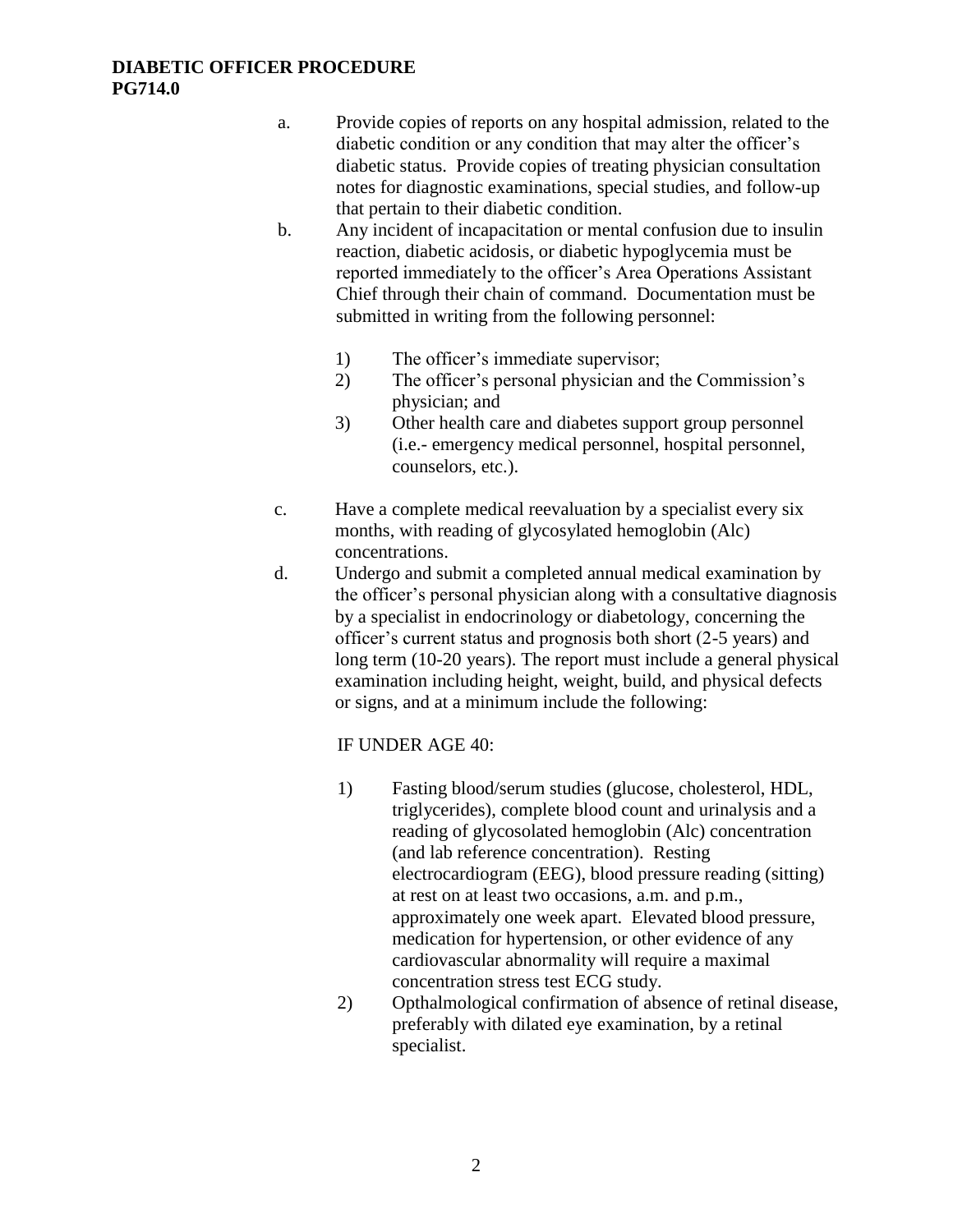- 3) Examination and tests to detect any peripheral neuropathy, or circulatory deficiencies of the extremities, when symptomatic.
- 4) Provide a detailed report to the Area Operations Assistant Chief of insulin dosages and types, diet utilized for control and any significant lifestyle factors such as smoking, alcohol use, other medications or drugs taken.
- 5) Obtain and utilize a digital whole blood monitoring device which is portable and can be easily used for the testing of blood glucose concentrations during working hours. Monitors with memories, i.e. – chip in monitor, to record blood glucose concentrations. At least two concentrations should be recorded each day and distributed during the month to indicate concentrations at four (4) hour intervals during the waking hours. This log should be certified as authentic by the specialist. Control of blood glucose concentrations is acceptable if fasting blood glucose concentrations are normally between 60 and 140 and postprandial concentrations are normally between 140 and 200. Blood glucose concentrations falling below 50 or above 300 two or more times in a month require reevaluation by a specialist.

#### IF OVER AGE 40:

In addition to the above, all diabetic officers over age 40 will present the results of a maximal exercise stress test. Clear copies of all ECG tracings and an interpretation will be provided. Officers demonstrating abnormal stress tests cannot remain on duty. Should the specialist conduct additional clinically indicated studies to rule out underlying arteriosclerotic disease and no evidence of significant disease is found, the actual pictures and reports will be submitted for consideration.

2. Protocol While on Duty

Supplies required while on duty include: blood sampling lancet; personal blood glucose monitor and strips; a source of rapidly absorbable glucose; insulin and syringes or pump, as appropriate. All disposable materials must be within their expiration dates. Blood glucose concentration must be tested every 4 hours and appropriate measures taken if necessary. While on duty, should circumstances preclude a particular test, intake or an appropriate snack or other source of glucose is an acceptable alternative. However, no two consecutive tests should be replaced by the ingestion of glucose.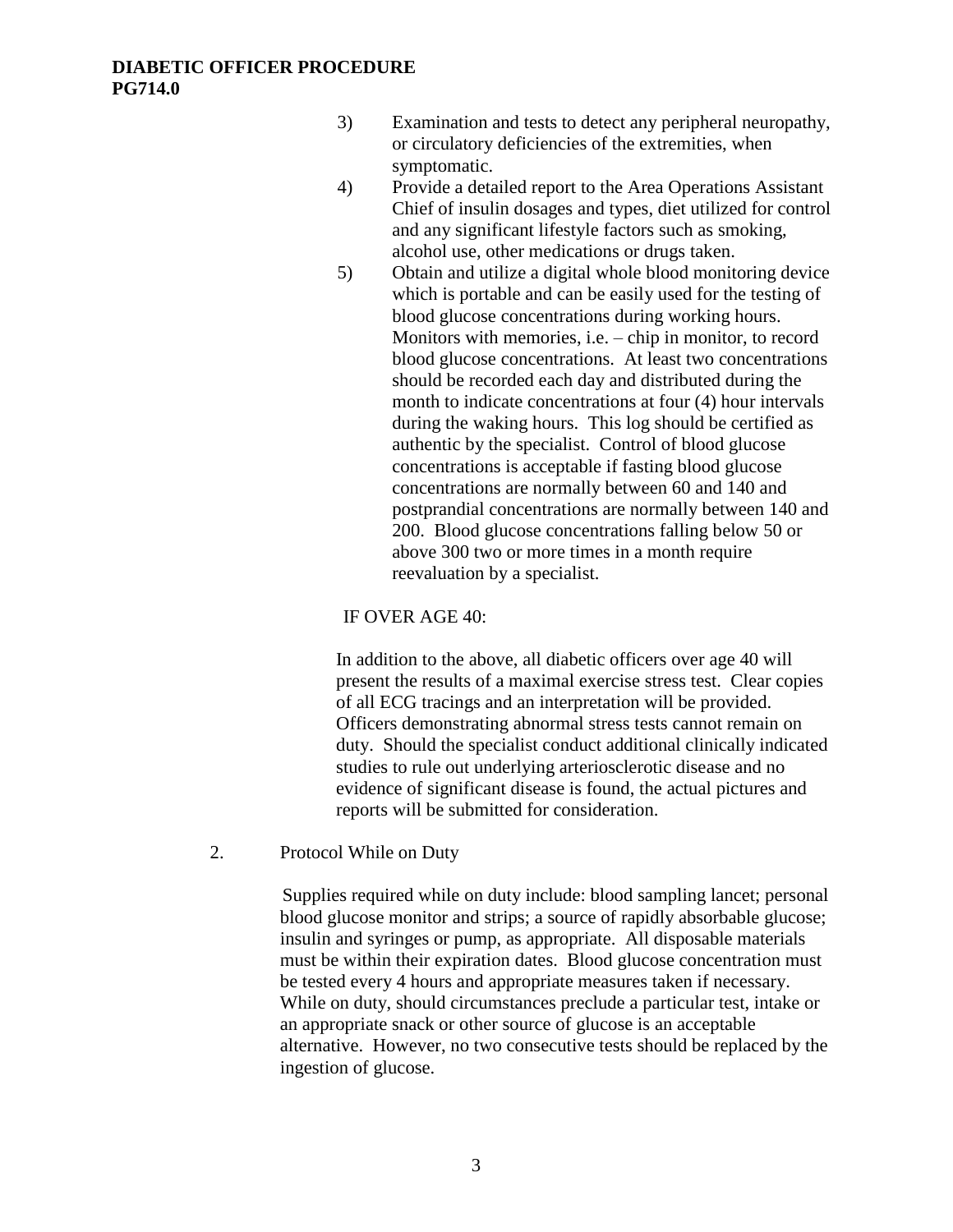#### **DIABETIC OFFICER PROCEDURE PG714.0**

### B. Supervisors Responsibilities

Supervisors will ensure that once a month each diabetic officer under their supervision completes the "Certification of Compliance with Park Police Medical Standards" form (Appendix 'A'). Supervisors will forward this form to Park Police Human Resources who will forward the form to the Risk Management Office.

#### **End of Document**